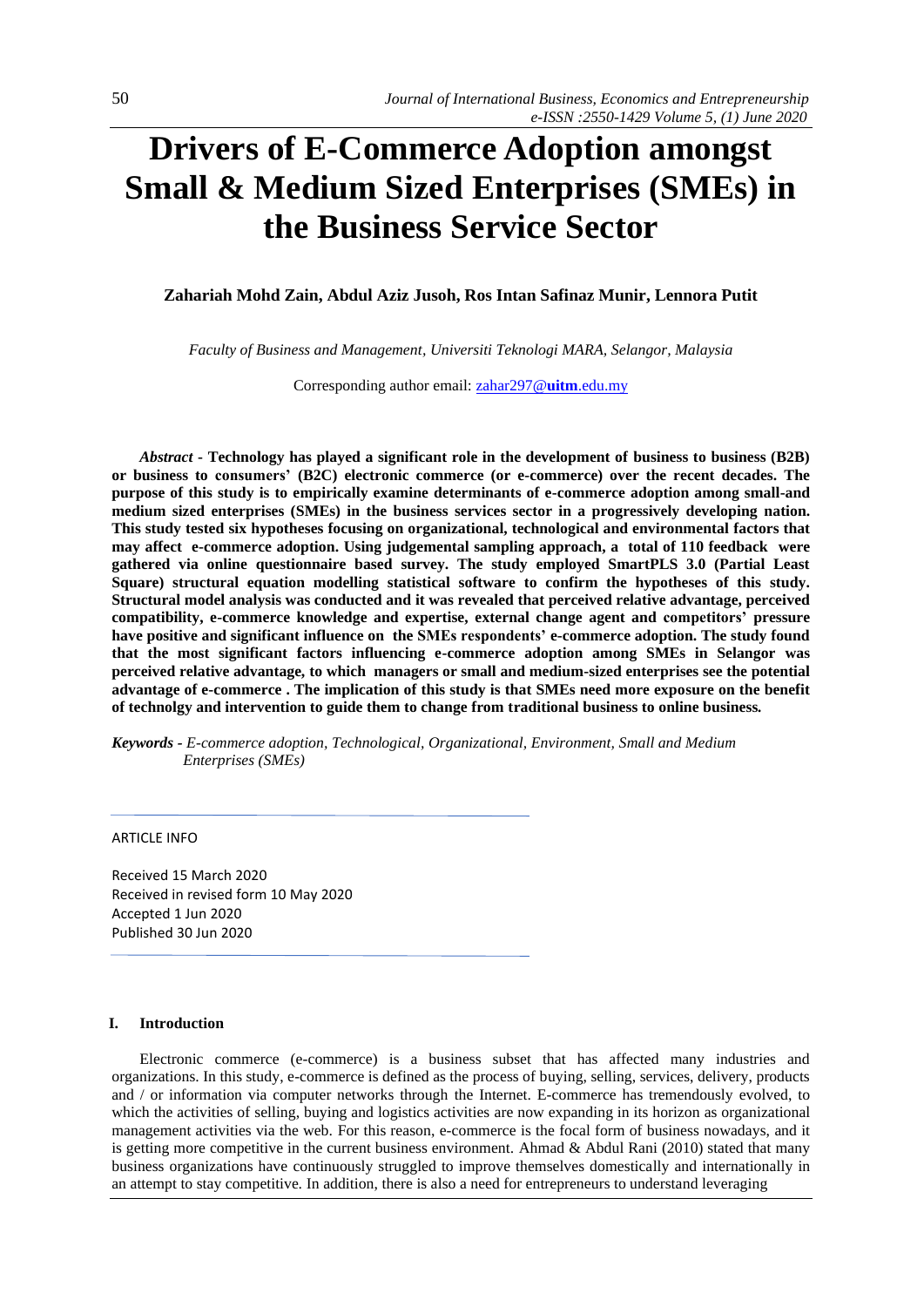points, history and current issues of e-commerce activities, and market-oriented technology priorities in order to achieve competitive advantage (Sirisukha, 2017).

In Malaysia, the economy has increasingly evolved from a traditional based economy to digital economy. Digital economy refers to an economy that is based on digital computing technologies, to which businesses are conducted in online markets via the World Wide Web and the Internet (Jaafar, 2018). The Association of South East Asian Nation (ASEAN) countries and the rest of the world are living through a remarkable economic and society transformation driven by technology through digital economy. In this changing world, the economic growth and competitiveness are increasingly tied to the digital economy, which is a key driver of business, jobs creation and innovation respectively. Small and medium-sized enterprises (SMEs) are one of the major sources of employment, technological advancement and competitive advantage for both developed and developing countries. SMEs play a vital role in developing a nation's economic growth and it has also become the economic backbone of any country. Malaysia as a progressively developing country, is not an exception. SMEs in Malaysia, for example, are now actively growing to innovate and transform their organizations in Industry 4.0 (Lee & Wing Hooi, 2017).

However, these SMEs are mostly facing capital challenges to innovate and transform their organizations towards industry 4.0. The cost of adopting e-commerce infrastructure is expensive for SMEs in developing countries (Ahmad, 2015). The gap tends to be greater between SMEs and larger firms. Hence, this may affect long-term competitiveness and survival for SMEs. Lee & Wing Hooi (2017) stated that there are many seminars informing SMEs about the potential of e-commerce, including Industry 4.0, and the potential billions of dollars in sales that can be tapped from it. Nonetheless, SMEs' confidence and attitude are still limited, and they are not aware of such a potential. One of the problems is that their companies' website and corporate image are not fully utilised (Ang, Tahar & Murat, 2017). In addition, the authors stated that many SMEs have commercial websites but at the same time, lack knowledge on e-commerce. The websites are often used only for communicating and promoting goods and services. In view of the above, this study was carried out to investigate factors affecting e-commerce adoption among SME players in the services sector. The services sectors are the most dominant sectors in Malaysia as compared to manufacturing sector. SMEs in the services sector have a higher number of registered businesses amounting to nearly one million SMEs (SME Corporation, 2017).

#### **II. Literature Review**

This study was conducted based primarily on the structure of the Technology-Organization-Environment (TOE) model (Tornatzky & Fleischer, 1990). It is consistent with Rogers' (2003) diffusion of innovation theory as it focuses on both internal and external organizational characteristics as well as technological characteristics in the study of drivers for new technology diffusion (Ahmad, 2015). This model identifies the three aspects of companies' characteristics and six independent variables that influence the adoption of new technology (Robertson, 2005; Tornatzky & Fletscher, 1990). The framework of this study consists of six independent variables that affect e-commerce adoption among SMEs.



Figure 1: TOE Research Model based on Robertson (2005) and Tornatzky Fleischser's (1990)

#### **i) Technological context**

(a) *Perceived relative advantage:* Perceived relative advantage is a belief that certain benefits will be derived from the performance of behaviour, and that it is the most frequently used characteristics in the study of e-commerce adoption (Kuan & Chau, 2001). Past studies found that perceived relative advantage or usefulness was significant towards influencing e-commerce adoption, to which managers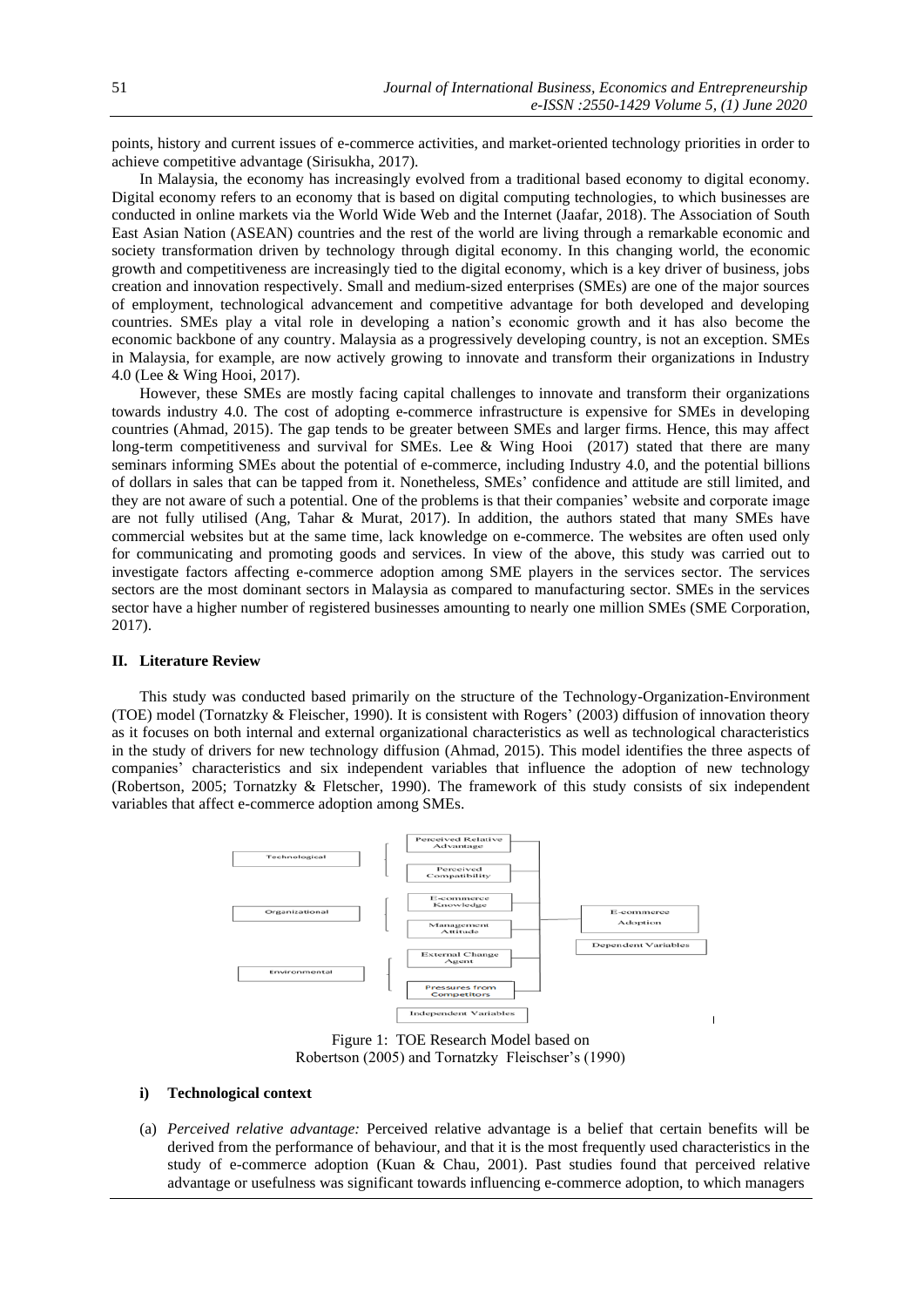of SMEs see potential benefits of embracing e-commerce (e.g. Mohammed, Almsafir, Salih, & Alnaser, 2013; Ahmad, Rahim, Bakar & Mohamed, 2015). These include increasing revenues and profits, reduction in costs, improvement in customer service, development of new market segments and the stream- line of business operations (Ahmad, 2015; Ahmad, Rahim, Bakar & Mohamed, 2015). H1: Perceived relative advantage is significantly related to adoption of e-commerce.

(b) *Perceived compatibility:* Perceived compatibility reflects a compatibility between e-commerce and firm's culture and values as well as preferred work practices that influence e-commerce adoption (Grandon & Pearson, 2004). According to Ramdani, Chevers, & A. Williams, (2013), the factors influencing SME's adoption of ICT are environmental, organizational and technological are significant factors. Tornatzky and Klein (1990) discovered that an innovation is more likely to be adopted when it is consistent with the work and value system of an individual. It will be embraced not only when it is consistent with deeply held cultural values, but also when it is consistent with prior ideas. H2: Perceived compatibility is significantly related to adoption of e-commerce.

# **ii) Organizational context**

(a) *E-commerce knowledge:* Top management's insistence of acquiring ICT skills and knowledge encourage opportunities for SMEs to adopt ICT because previous experience can influence an organizational decision to adopt ICT which is very important for an organization (Alam, Syed & Noor, 2009). Knowledge is most significant only at the early stage of adoption. It becomes less important when e-commerce moves towards a higher end of the adoption ladder (Nurul & Abdul Rahman, 2017; Roberts, Toleman, & Roberts, 2007). Past studies have found that the extent to which e-commerce knowledge has been acquired within an organization can affect its adoption. Nurul & Abdul Rahman (2017) for example, found that knowledge does influence entrepreneurial intentions of SMEs for seaweed production.

H3: E-commerce knowledge is significantly related to adoption of e-commerce.

(b) *Management attitude:* Top management's enthusiasm on information technology influence ecommerce adoption (Saffu, Walker, & Hinson, 2008). There are three types of management leadership that can be changing agents, and these involve leaders, senior executives, and top management of any organizations. These top executives are fully conscious of the technology that can be applied and used by many employees. Such favourable management attitude will potentially influence the choice to embrace innovative technology such as e-commerce. By offering technical and human resource accessibility and reducing unnecessary bureaucratic & redundancy processes, top management goals can be achieved (Chee, Suhaimi, & Quan, 2016). Companies that have dynamic e-commerce websites such as online payment, logistics, marketing and communication with suppliers and customers, this will enable a higher level of e-commerce adoption as compared to those that only provide information about a company alone (Senarathna & Wickramasuriya, 2011).

H4: Management attitude is significantly related to adoption of e-commerce.

#### **iii) Environmental context**

(a) *External change agent:* Availability of external skilled labour, software and or hardware suppliers are affecting e-commerce acceptance among SMEs and these factors have been widely explored in previous research (Doolin, Mcqueen, & Watton, 2003). Also, government policies were found to be one of the driving forces for SMEs to adopt e-commerce technologies (Kuan & Chau, 2001). Jaafar (2018) stated that Malaysia's SME Corporation is a key coordinating government agency for SME development, and has been proposing Master Plan 2.0 to prepare for Malaysian companies' sustainability and competitiveness growth in Industry 4.0. Ahmad (2015) further highlighted the significant role of external change agents such as consultants, government, internal consultants and suppliers of e-commerce solutions in determining the adoption of e-commerce by SMEs and strongly affected by an internal change agent.

H5: External change agent is significantly related to adoption of e-commerce.

(b) *Pressures from competitors:* Competitors' pressure is one of the major and predicted influences of ICT acceptance among company trading partners (Alam, Syed & Noor, 2009). Competition can contribute towards an innovative way of managing a company via the usage of latest technology (Ahmad, 2015). Kuan & Chau (2001) determines the magnitude of competition and rivalry within the sector and plays a part in the implementation of e-commerce. A company or business may feel the pressure when more businesses are entering the industry and rivals are starting to embrace e-commerce. Hence, there is a need for SMEs to embrace it in order to stay competitive in the sector (Sirisuka, 2017).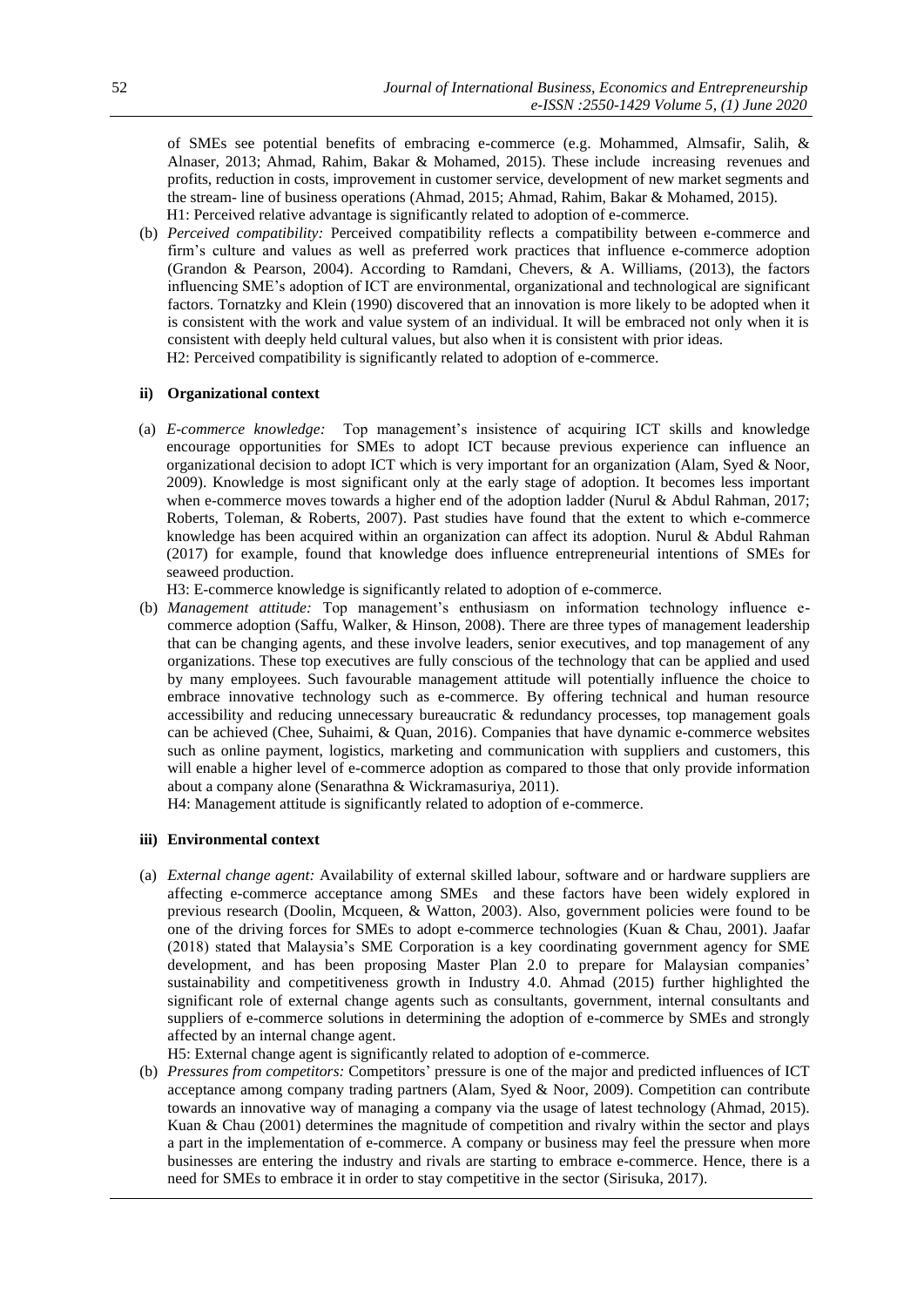H6: Pressure from competitors is significantly related to adoption of e-commerce.

# **III. Methodology**

In this study, a quantitative research design method was applied. Using judgmental sampling approach, an online survey was conducted by emailing to 400 SMEs in the state of Selangor, Malaysia. e adopted ecommerce activities in the business services sector Nevertheless, only 110 usable data were collected and used for further descriptive and inferential analyses. This study applied both SPSS Version 24.0 and Smart PLS 3.0 (Partial Least Square) statistical software to undertake relevant data analyses. The structural measurement model was analysed to investigate the path coefficient on the relationship of perceived relative advantage, perceived compatibility, e-commerce knowledge and expertise, management attitude, external change agent and pressure from competitors influence towards e-commerce adoption. Data was further analysed to determine the R Square  $(R^2)$ , significance relationship to make a decision on the hypotheses testing. Most of the survey items were adopted from previous studies (Khairul Anwar, 2011) and adapted for this study. Using seven Likert measurement scales, a total of 30 item measurement were identified to test e-commerce adoption by focusing on predicting variables of perceived relative advantage, perceived compatibility, e-commerce knowledge and expertise, management attitude, external change agent and pressure from competitors.

### **IV. Result and Discussion**

# *i. Demographic Profile*

Table 1 reflects the target respondents' demographic profile based on frequency analyses and percentage ratio of 110 usable data. The survey listed gender, age, education, position, number of employees and revenues in measuring the size of company. From this analysis, male respondents constituted 52.7 percent; and 47.3 percent involved female respondents. In terms of age group, the respondents' age was segregated into four age groups, that is, 32.7 percent of the respondents were from the age group of 21 to 30 years old, 32.7 percent were from a group of 31 to 40 years old, 33.6 percent of the respondents were from the age group of 41 - 50 years old and 9 percent were a group of 50 years old and above. Additionally, majority of the respondents held various positions with bachelors' degree or professional qualification, amounting to 59.1 percent. In terms of company size, majority of the SMEs have about 50 employees or 46.4 percent; and their yearly revenues ranged between RM250,000 to RM10 million at 59.1 percent. In essence, the respondents were sufficiently well-versed with their company businesses, were able to comprehend the objectives of said survey questionnaire, and were owning small and medium sized business entities as defined by SME Corporation Malaysia.

|                       | Frequency $(N=110)$ Percentage |      |
|-----------------------|--------------------------------|------|
| <b>Gender</b>         |                                |      |
| Male                  | 58                             | 52.7 |
| Female                | 52                             | 47.3 |
| Age                   |                                |      |
| $21 - 30$ years       | 36                             | 32.7 |
| $31 - 40$ years       | 36                             | 32.7 |
| $41 - 50$ years       | 37                             | 33.6 |
| 50 years and above    | $\mathbf{1}$                   | 0.9  |
| <b>Education</b>      |                                |      |
| Secondary or below    | $\mathbf{1}$                   | 0.9  |
| Certificate / Diploma | 21                             | 19.1 |
| Degree / Professional | 65                             | 59.1 |
| Post Graduate         | 22                             | 20   |
| Other                 | $\mathbf{1}$                   | 0.9  |
| <b>Position</b>       |                                |      |
| $Non - Executive$     | 25                             | 22.7 |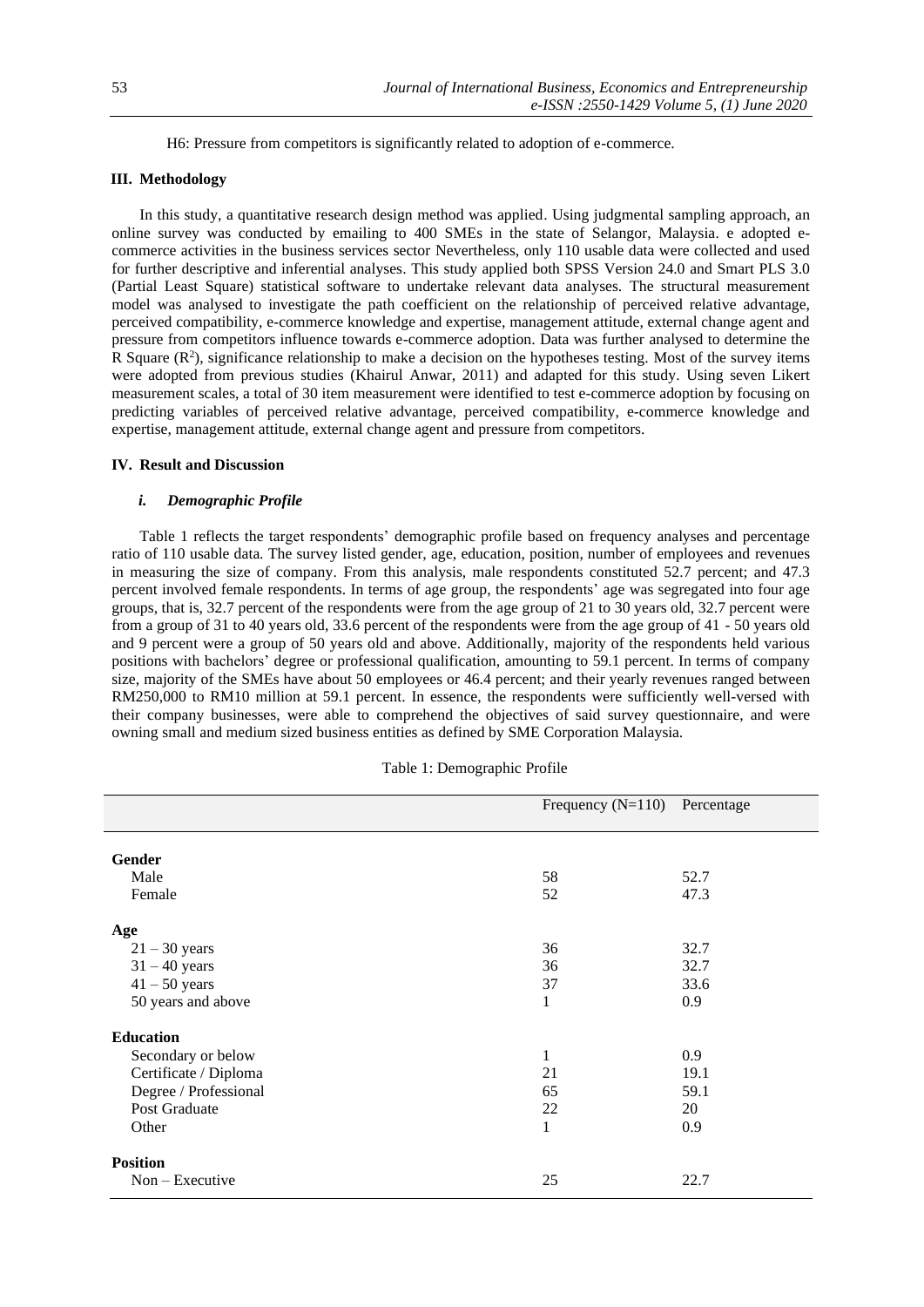| Executive                         | 34 | 30.9 |  |
|-----------------------------------|----|------|--|
| Manager                           | 13 | 11.8 |  |
| Senior Manager                    | 2  | 1.8  |  |
| Director                          | 35 | 31.8 |  |
| Other                             | T. | 0.9  |  |
| <b>Employees</b>                  |    |      |  |
| $1 - 4$                           | 27 | 24.5 |  |
| $5 - 50$                          | 51 | 46.4 |  |
| $51 - 150$                        | 14 | 12.7 |  |
| Above 150                         | 18 | 16.4 |  |
| Revenue                           |    |      |  |
| Below RM250 thousand              | 35 | 31.8 |  |
| $RM250$ thousand $- RM10$ million | 65 | 59.1 |  |
| RM10 million -RM25 million        | 7  | 6.4  |  |
| Above RM25 million                | 3  | 2.7  |  |

#### *ii. Convergent Validity*

.

Based on Table 2, convergent validity of the measurement model is evaluated by examining its extracted average variance (AVE) value. Convergent validity is sufficient when the identified constructs have an average variance (AVE) value at least 0.5 (Hair et al, 2017). Table 2 revealed (AVE) values of each constructs ranging from 0.764 to 0.868, which is more than 0.5. This result shows that the measurement model in this study has demonstrated sufficient convergent validity

| Table 2 : Average Variance Extracted (AVE) Value |  |  |  |
|--------------------------------------------------|--|--|--|
|--------------------------------------------------|--|--|--|

| <b>Constructs</b>                        | <b>Average Extracted</b><br>Variance (AVE) |
|------------------------------------------|--------------------------------------------|
| E-commerce adoption (EC)                 | 0.765                                      |
| Perceived relative advantage (PRA)       | 0.890                                      |
| Perceived compatibility (PC)             | 0.815                                      |
| E-commerce knowledge and expertise (EKE) | 0.851                                      |
| Management attitude (MA)                 | 0.868                                      |
| External change agent (ECM)              | 0.764                                      |
| Pressure from competitors (PCM)          | 0.800                                      |

# *iii. Discriminant Validity*

The measurement of model's discriminant validity is tested by using Fornell and Lacker's (1981) criterion. It is meant to measure the degree to which items differentiate amongst constructs would be assessed by examining the correlations between the measures of potentially overlapping constructs. Based on Table 3, all the squared correlations are lower than average variance extracted (bolded on the diagonal). Hence, the result confirmed that the Fornell and Larker's criterion is having adequate discriminant validity.

|                                                                                                         | EC    | <b>EKE</b> | <b>ECA</b> | <b>MA</b> | PC    | <b>PRA</b> | <b>PCM</b> |
|---------------------------------------------------------------------------------------------------------|-------|------------|------------|-----------|-------|------------|------------|
| EC                                                                                                      | 0.874 |            |            |           |       |            |            |
| <b>EKE</b>                                                                                              | 0.834 | 0.923      |            |           |       |            |            |
| <b>ECA</b>                                                                                              | 0.477 | 0.416      | 0.874      |           |       |            |            |
| MA                                                                                                      | 0.771 | 0.761      | 0.631      | 0.932     |       |            |            |
| PC                                                                                                      | 0.754 | 0.717      | 0.522      | 0.835     | 0.903 |            |            |
| <b>PRA</b>                                                                                              | 0.811 | 0.813      | 0.464      | 0.692     | 0.684 | 0.943      |            |
| <b>PCM</b>                                                                                              | 0.537 | 0.43       | 0.634      | 0.475     | 0.31  | 0.407      | 0.894      |
| Note: Diagonals (in bold) represent the AVE while the other entries represent the squared correlations. |       |            |            |           |       |            |            |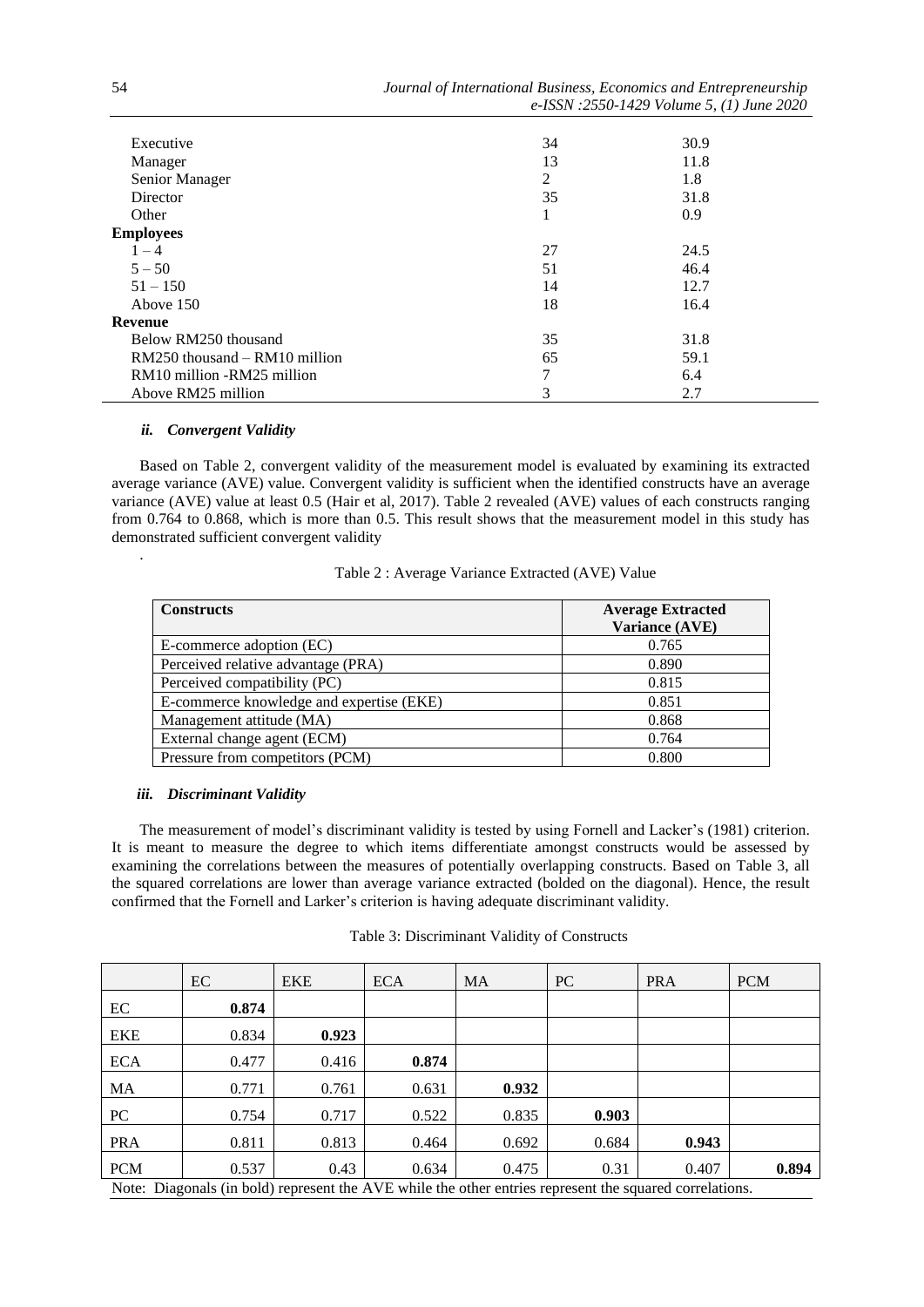# *iv. R Square and Path Coefficient*

The value of  $\mathbb{R}^2$  is 0.818, indicating that 81.8% of variation in the dependent variable (e-commerce adoption) is explained by all of the independent variables (perceived relative advantage, perceived compatibility, e-commerce knowledge and expertise, management attitude, external change agent and pressure from competitors influence towards e-commerce adoption). The model, also have positive sign of coefficients. Table 4 revealed that most of the predictive constructs have positive relationships with e-commerce adoption among SMEs, except for external change agent. The path coefficients of perceived relative advantage (β=0.302), perceived compatibility (β=0.257), e-commerce knowledge and expertise (β=0.270), management attitude (β=0.109), and pressure from competitors (β=0.256) showed there were moderate positive relationship with e-commerce adoption among SMEs. Consistent with its path coefficient, external change agent had the least significant relationship with e-commerce adoption with  $(β=-0.140)$ .

| Relationship                                                  | Coefficients | Sample<br>Mean<br>(M) | <b>Standard Deviation</b><br>(STDEV) |
|---------------------------------------------------------------|--------------|-----------------------|--------------------------------------|
| Perceived relative advantage --> E-commerce adoption          | 0.302        | 0.302                 | 0.07                                 |
| Perceived compatibility $\rightarrow$ E-commerce adoption     | 0.257        | 0.255                 | 0.067                                |
| E-commerce knowledge and expertise --><br>E-commerce adoption | 0.270        | 0.264                 | 0.09                                 |
| Management attitude --> E-commerce adoption                   | 0.109        | 0.106                 | 0.087                                |
| External change agent $\rightarrow$ E-commerce adoption       | $-0.140$     | $-0.136$              | 0.069                                |
| Pressure from competitors --> E-commerce adoption             | 0.256        | 0.263                 | 0.06                                 |



Figure 2: Structural Measurement Model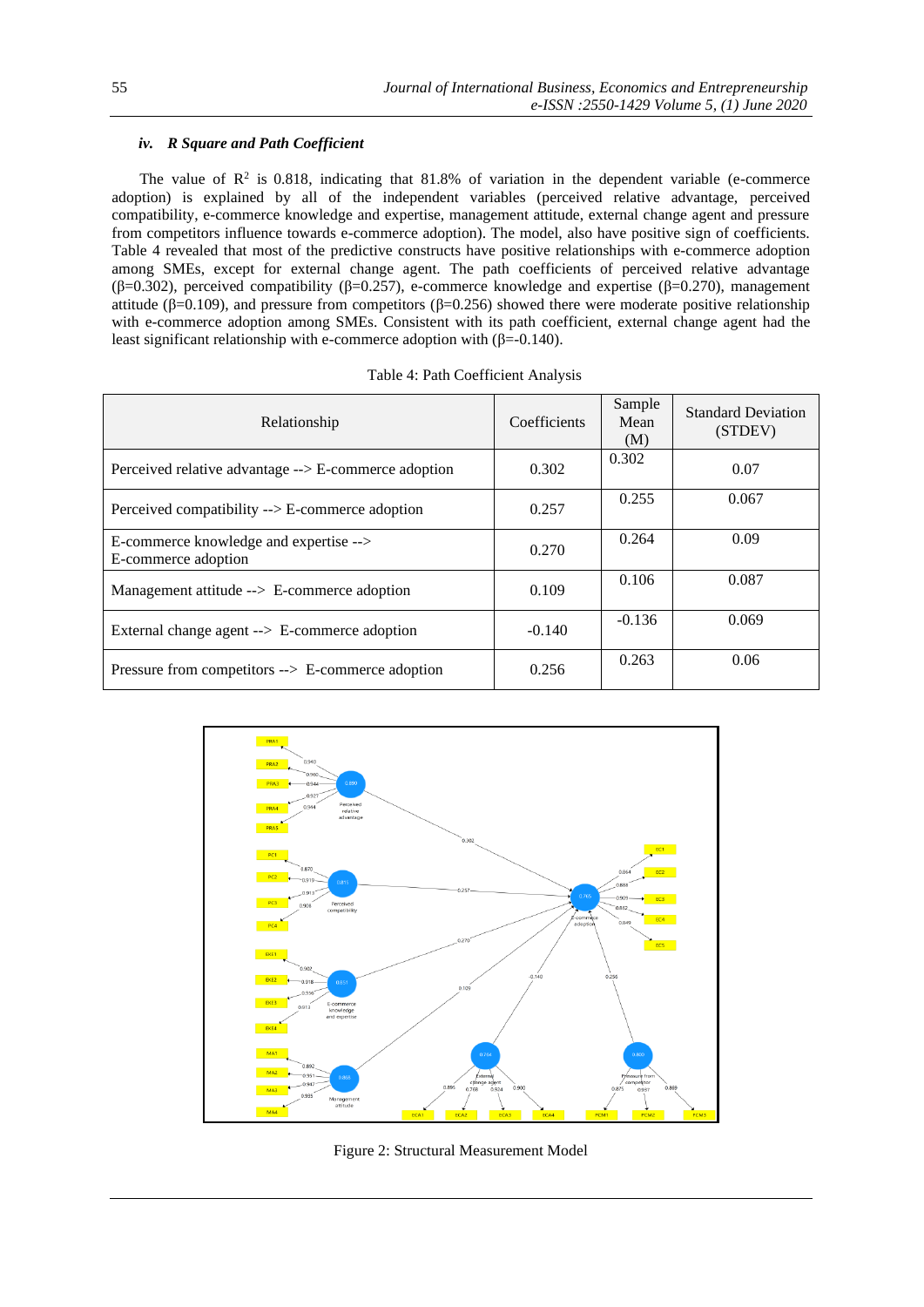# *v. Structural Model Analysis*

By using bootstrapping function, SmartPLS 3.0 statistical software can generate t-statistics of both the inner and outer model. T-statistics refers to the individual statistical testing where it is used to determine the relationship between the independent and dependent variable in order to know whether it is significant or not (Hair et al, 2016). Figure 2 and Table 5 illustrated the desired results; perceived relative advantage ( $\beta$ =0.302, t=4.299, p<0.05), perceived compatibility ( $\beta$ =0.257, t=3.838, p<0.05), e-commerce knowledge and expertise (β=0.270, t=2.988, p<0.05), external change agent (β= -0.140, t=2.045, p<0.05), and pressure from competitors  $(β=0.256, t=4.228, p<0.05)$ . The overall results showed that most of the hypotheses (H1, H2, H3, H5 and H6) were supported in this study. Results on H4, with predicting construct of Management attitude on ecommerce adoption ( $\beta$ =0.109, t=1.251, p>0.05) revealed otherwise, indicating that H4 was not supported.

| Relationship                                                  | $T -$<br>value | Significant<br>level | <b>Hypothesis</b> |
|---------------------------------------------------------------|----------------|----------------------|-------------------|
| Perceived relative advantage --> E-commerce adoption          | 4.299          | 0.000                | H1: Supported     |
| Perceived compatibility $\rightarrow$ E-commerce adoption     | 3.838          | 0.000                | H2: Supported     |
| E-commerce knowledge and expertise --><br>E-commerce adoption | 2.988          | 0.003                | H3: Supported     |
| Management attitude --> E-commerce adoption                   | 1.251          | 0.212                | H4: Not supported |
| External change agent --> E-commerce adoption                 | 2.045          | 0.041                | H5: Supported     |
| Pressure from competitors --> E-commerce adoption             | 4.228          | 0.000                | H6: Supported     |

|  | Table 5: Bootstrapping Results |  |
|--|--------------------------------|--|
|--|--------------------------------|--|

# **V. Discussion**

In this study, a structural model analysis was conducted and findings revealed that perceived relative advantage, perceived compatibility, e-commerce knowledge and expertise, and pressure from competitors have positive and significant influences on e-commerce adoption. This result supports past contentions that technological and organizational context indeed have positive and significant impacts on SMEs' ecommerce adoption (Ahmad, 2015, Ramdani et al, 2013). Nevertheless, external change agent had a negative significant relationship with ecommerce adoption. This could be justified, such that government's support to SMEs were already successfully provided to implement technology adoption in terms of technological infrastructure facilities and ICT skills. The efforts would not be successful if no major support were made to improve business owners' ICT skills as studies have shown that SMEs were excessively dependent on government assistance (Ahmad et al, 2015). The study also found that the most significant factor influencing e-commerce adoption among SMEs in Selangor was perceived advantage. When managers or SMEs foresee the potential advantage of e-commerce, they will be attracted to adopt the technology that could be of great benefit to them (Chee et al, 2016; Mohammad et al, 2013; Khairul Anwar,2011; Grandon & Pearson, 2004). The managerial implication observed is that SMEs need to be further exposed on the technological benefits and intervention in an attempt to continually guide them towards embracing change from traditional business platforms to online business platforms effectively*.*

# **VI. Conclusion**

In essence, this study was carried out to determine the extent to which factors such as technological, organizational and environmental context influence the adoption of e-commerce amongst SMEs, particularly in the progressive state of Selangor in Malaysia. Several limitations were observed. While empirical results provides added value to understanding respondents' adoption of technology in running their online businesses, perhaps, other qualitative aspects of research design should also be taken into consideration, to which empirical data might not be able to wholly capture the subjective influencing determinants that have not been robustly studied in the past literature. In addition, comparative study of SMEs in different business sectors could also be another potential avenue for future research.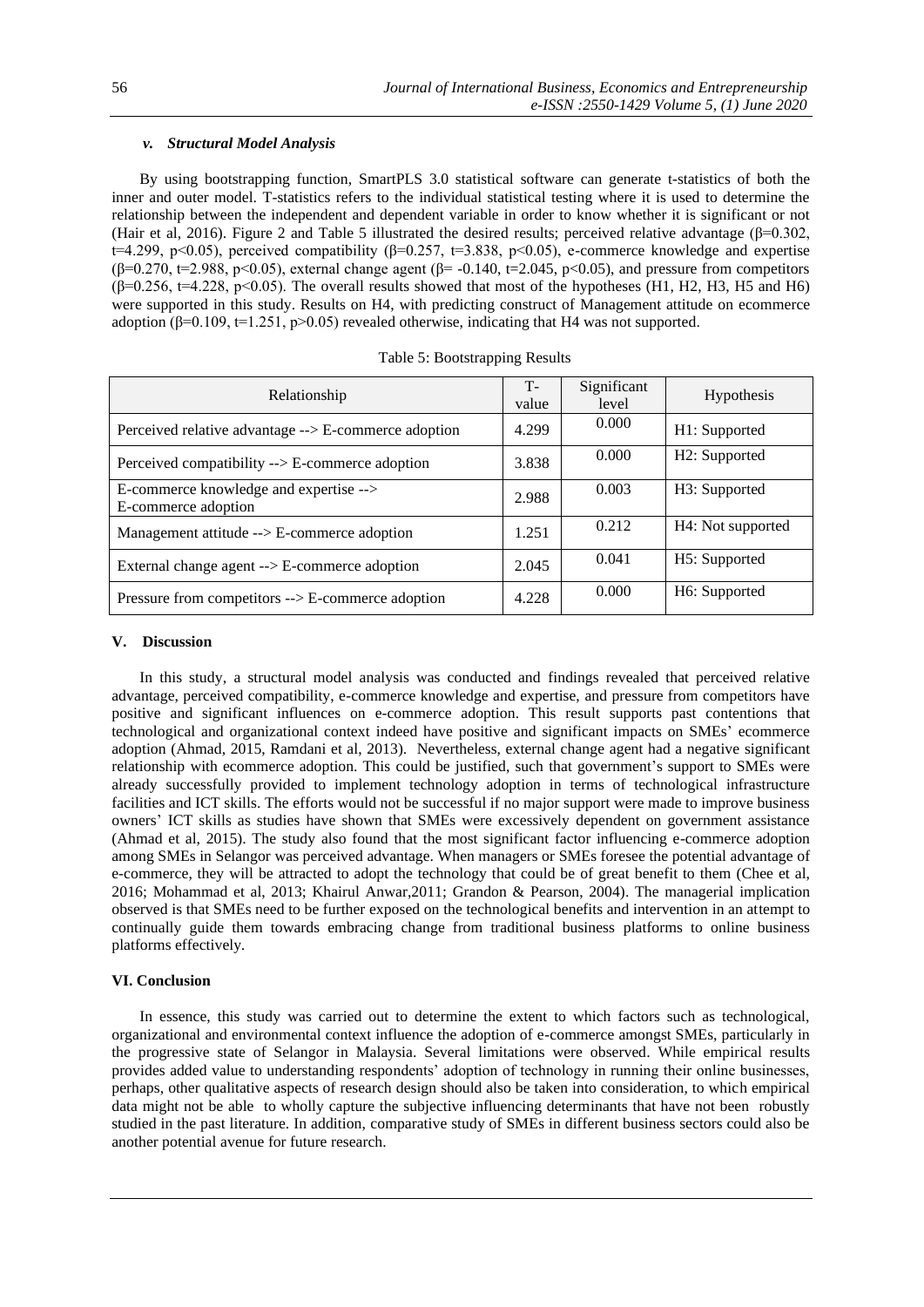# **Acknowledgement**

The authors would like to acknowledge their sincere gratitude to the Faculty of Business and Management, Universiti Teknologi MARA, Puncak Alam Selangor, MALAYSIA for supporting this research.

#### **References**

- Ahmad, S. Z., Abdul Rani. N. S., & M. K. S. k. (2010). Business challenges and strategies for development of Small- and Medium-sized Enterprises (SMEs) in Malaysia. *International Journal of Business Competition and Growth*, *Volume 1*(2). Retrieved from https://www.inderscienceonline.com/doi/pdf/10.1504/IJBCG.2010.034168
- Ahmad, S. Z. (2015). *An Empirical Study of Factors Affecting e- Commerce Adoption among Small- and Medium-Sized Enterprises in a Developi .... An Empirical Study of Factors Affecting e- Commerce Adoption among Small- and Medium- Sized Enterprises in a Developing Country : Evi*. (September 2014). https://doi.org/10.1080/02681102.2014.899961
- Ahmad, S. Z., Rahim, A., Bakar, A., & Mohamed, T. (2015). *Information Technology for Development An Empirical Study of Factors Affecting e- Commerce Adoption among Small- and Medium- Sized Enterprises in a Developing Country : Evidence from Malaysia*. *1102*. https://doi.org/10.1080/02681102.2014.899961
- Alam, Syed, S., & Noor, M. K. M. (2009). ICT Adoption in Small and Medium Enterprises : an Empirical Evidence of Service Sectors in Malaysia. *International Journal of Business and Management*, *4*(2), 112– 125. https://doi.org/10.1103/PhysRevB.92.104422
- Alam, S. S., & Noor, M. K. M. (2009). ICT Adoption in Small and Medium Enterprises : An Empirical Evidence of Service Sectors in Malaysia. *International Journal of Business & Management Management*. https://doi.org/10.5539/ijbm.v4n2p112
- Ang, C.-L., Tahar, R. M., & Murat, R. (2017). An Empirical Study on Electronic Commerce Diffusion in the Malaysian Shipping Industry. *The Electronic Journal of Information Systems in Developing Countries*. https://doi.org/10.1002/j.1681-4835.2003.tb00092.x
- Chee, L. S., Suhaimi, B. A., & Quan, L. R. (2016). *Understanding the Determinants of e-Commerce Adoption : Evidence from Manufacture Sector in West Malaysia*. *9*(March), 1–8. https://doi.org/10.17485/ijst/2016/v9i10/88075
- Doolin, B., Mcqueen, B., & Watton, M. (2003). eTransformation Internet Strategies for Established Retailers : Five Case Studies from New Zealand. *16th Bled ECommerce Conference ETransformation*, *8053*(April), 15–26. https://doi.org/10.1080/15228053.2003.10856030
- Fornell, Claes and Larcker, David F. (1981), "Evaluating Structural Equation Models With Unobservable Variables and Measurement Error," *Journal of Marketing Research*, 18 (February), 39–50.
- Grandon, E. E., & Pearson, J. M. (2004). *Electronic commerce adoption : an empirical study of small and medium US businesses*. *42*, 197–216. https://doi.org/10.1016/j.im.2003.12.010
- Hair, J., Sarstedt, M., Hopkins, L., & Kuppelwieser, V.(2017). Partial Least Squares Structural Equation Modeling (PLS-SEM): An Emerging Tool for Business Research. [European Business](https://www.researchgate.net/journal/0955-534X_European_Business_Review)  [Review](https://www.researchgate.net/journal/0955-534X_European_Business_Review) 26(2):106-121
- Jaafar, S. S. (2018). SME Contribution to Malaysia's Economy Rose to 37% in 2017. *The Edge*. Retrieved from https://www.theedgemarkets.com/article/sme-contribution-malaysias-economy-rose-37-2017
- Khairul Anwar Mohamad Zaki. (2011). *Determinants of e-commerce adoption among Malaysian* (University of Malaya). Retrieved from http://pendeta.um.edu.my/client/en\_AU/default/search/detailnonmodal/ent:\$002f\$002fSD\_ILS\$002f0\$00

2fSD\_ILS:843105/one?qu=Determinants+of+e-commerce+adoption+among+Malaysian+SMEs

- Kuan, K., & Chau, P. (2001). A perception-based model for EDI adoption in small businesses using a Technology Organization Environment framework. *Elsevier*, *38*(8), 507–521.
- Lee, J., & Wing Hooi, L. (2017, October 23). Crucial for SMEs to catch up on technology. *Star Online*. Retrieved from https://www.thestar.com.my/business/smebiz/2017/10/23/crucial-for-smes-to-catch-upon-technology/
- Mohammed, J. A., Almsafir, M. K., Salih, A., & Alnaser, M. (2013). *The Factors That Affects E-Commerce Adoption in Small and Medium Enterprise : A Review*. *7*(10), 406–412.
- Nurul,H.I & Abdul Rahman, S (2017) Assessment of Entrepreneurial Inclination among the Seaweed Operator at Semporna, Sabah Using EAO Model. *Journal of International Business, Economics and Entrepreneurship* e-ISSN: 2550-1429 Volume 2, (1) June 2017